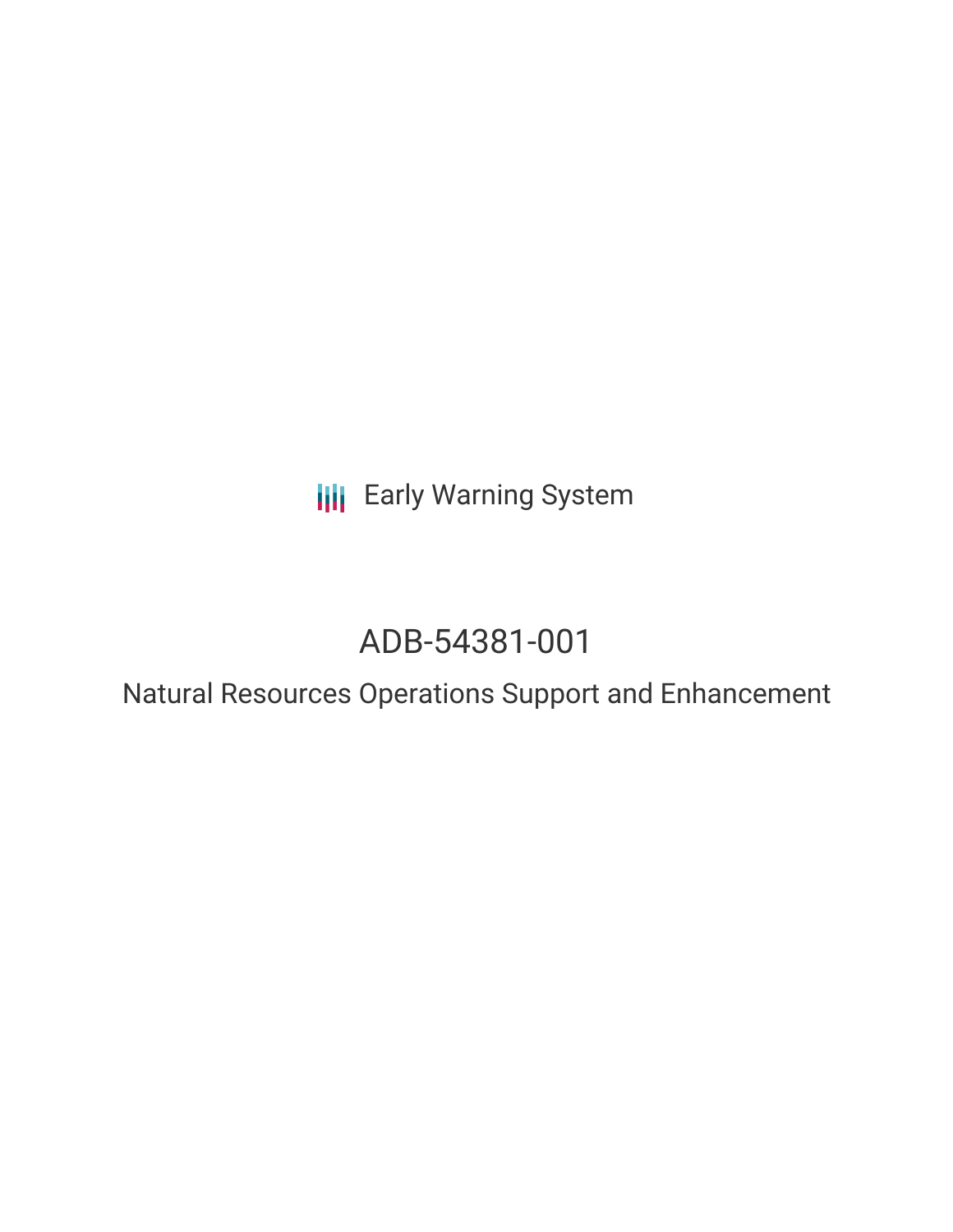

#### **Quick Facts**

| <b>Countries</b>               | Afghanistan                                  |
|--------------------------------|----------------------------------------------|
| <b>Financial Institutions</b>  | Asian Development Bank (ADB)                 |
| <b>Status</b>                  | Proposed                                     |
| <b>Bank Risk Rating</b>        | U                                            |
| <b>Sectors</b>                 | Agriculture and Forestry, Industry and Trade |
| <b>Investment Type(s)</b>      | Grant                                        |
| <b>Investment Amount (USD)</b> | \$1.00 million                               |
| <b>Project Cost (USD)</b>      | $$2.56$ million                              |
|                                |                                              |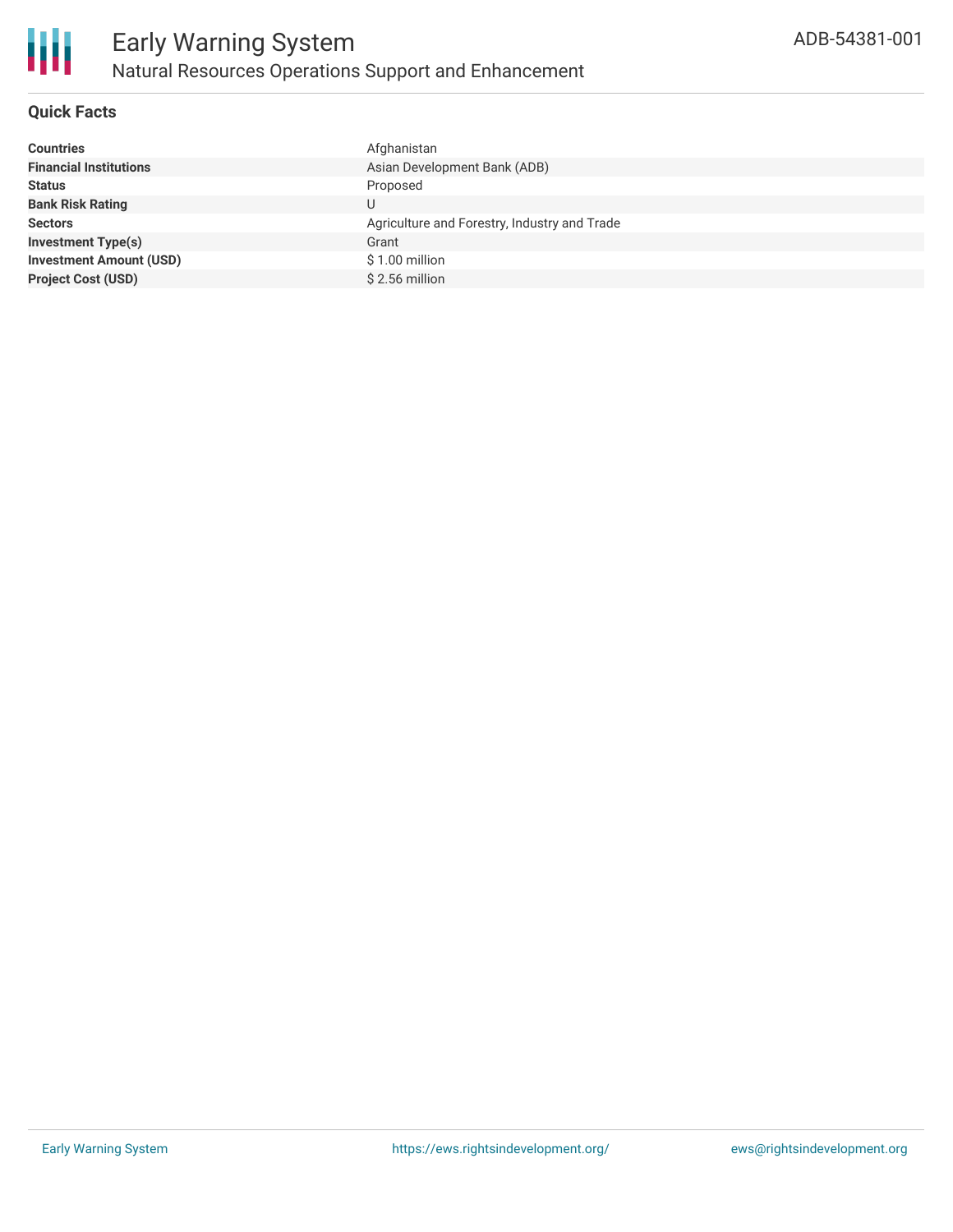

#### **Project Description**

Under this project FMO is going to support Sucafina to develop 'Farmer Hubs'. Farmer Hubs are both physical and digital businesses that create economically successful farmers through business models being tailored to the different origins and types of farmers. The project is designed in three phases, from i) incubation to ii) piloting to iii) scaling.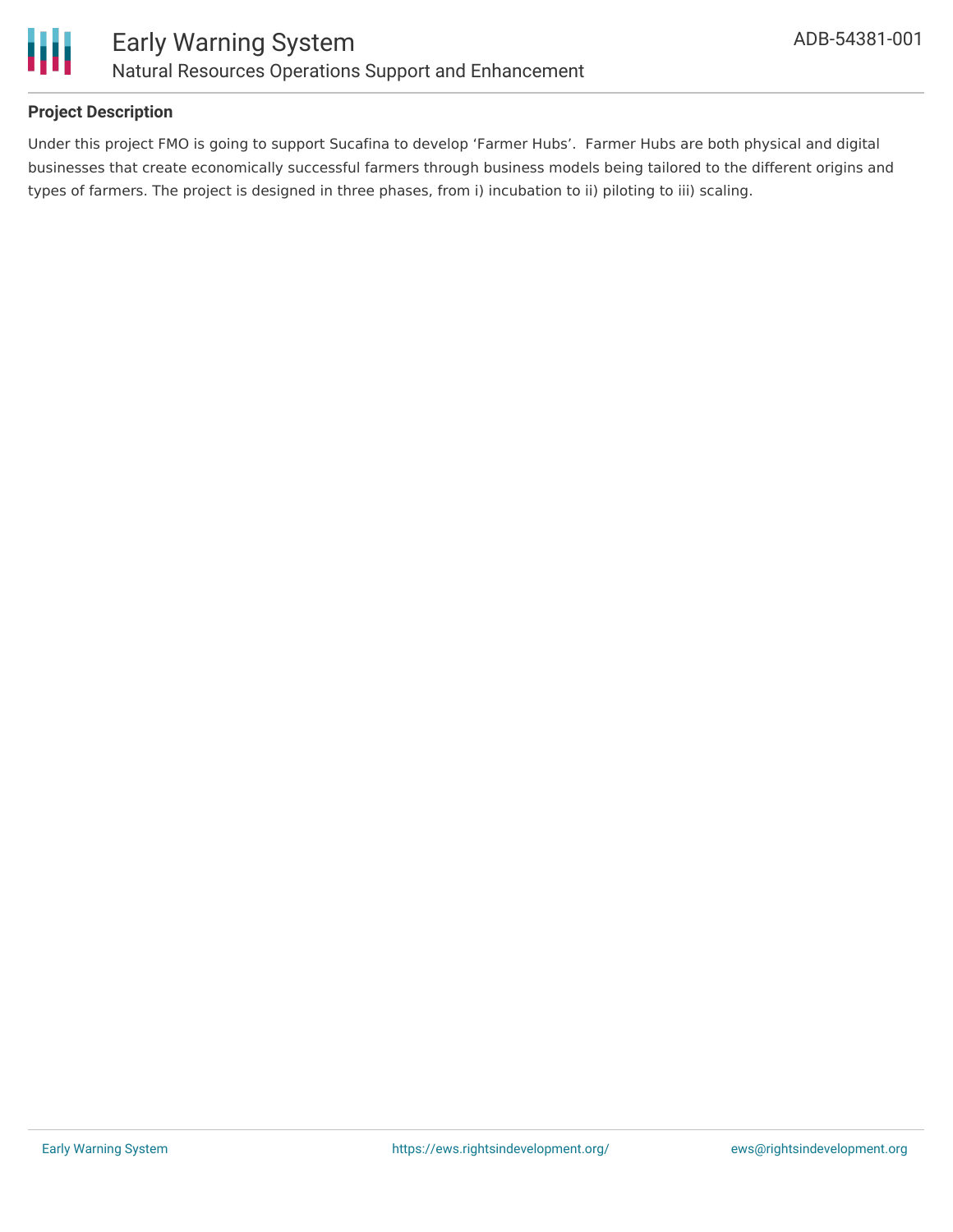

#### **Investment Description**

Asian Development Bank (ADB)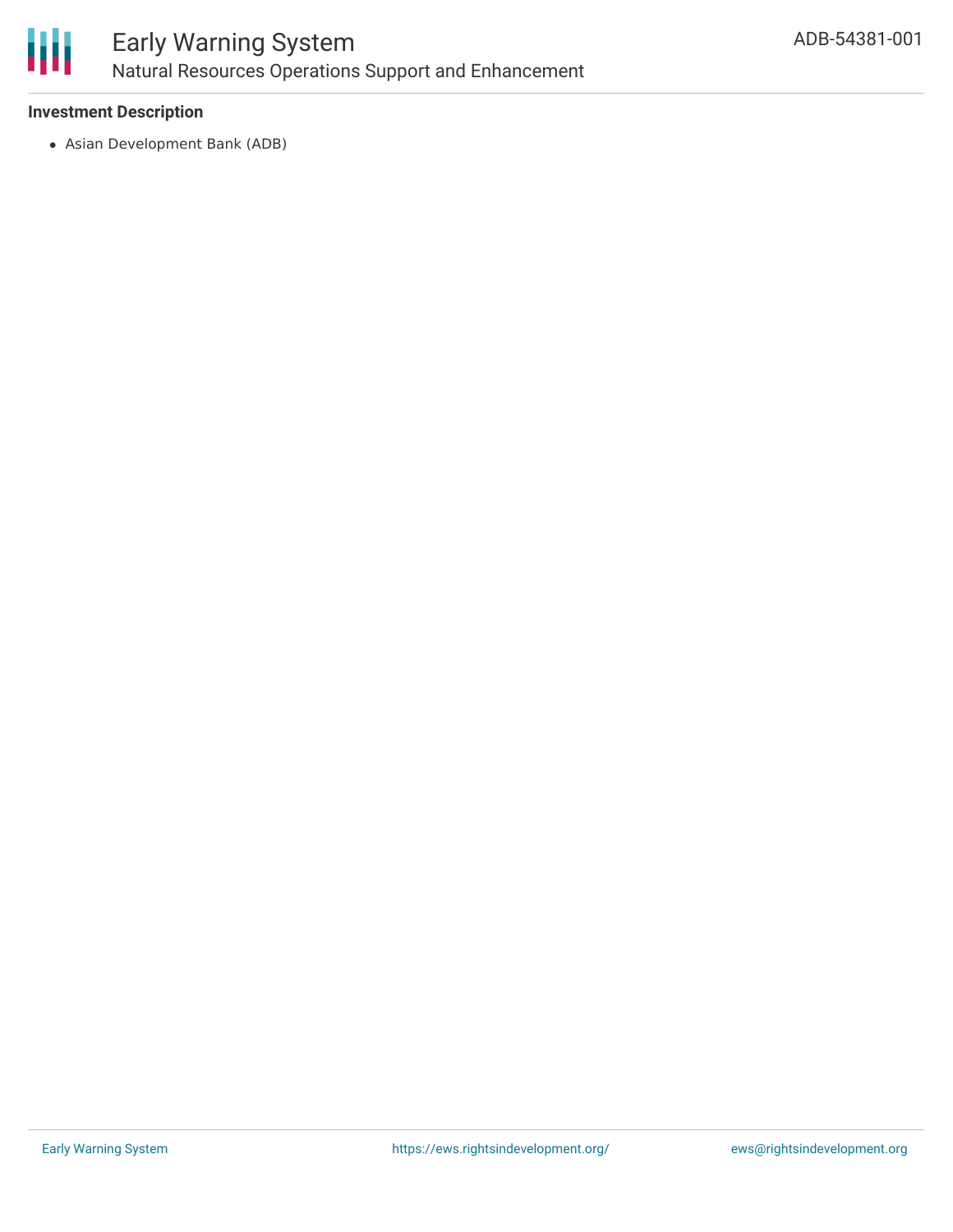

#### **Private Actors Description**

Sucafina, one of the leading coffee traders in East Africa, sourcing large volumes of coffee through its mainstream business, as well as premium coffee in smaller volumes, but with higher margins.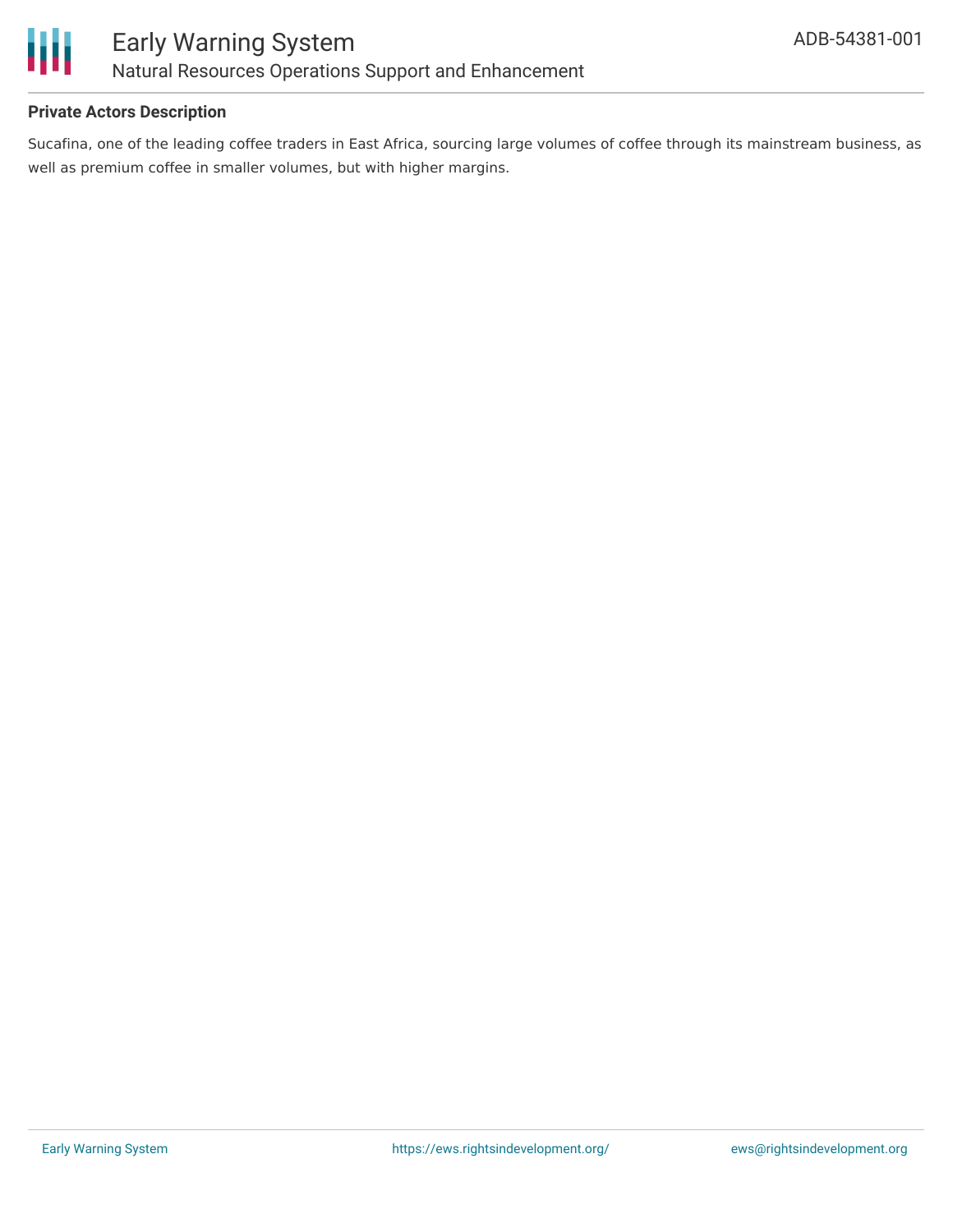

## Early Warning System

Natural Resources Operations Support and Enhancement

| <b>Private Actor 1</b> | <b>Private Actor</b><br>1 Role | <b>Private Actor</b><br>1 Sector | <b>Relation</b> | <b>Private Actor 2</b> | <b>Private Actor</b><br>2 Role | <b>Private Actor</b><br>2 Sector |  |
|------------------------|--------------------------------|----------------------------------|-----------------|------------------------|--------------------------------|----------------------------------|--|
|                        | $\overline{\phantom{a}}$       | $\sim$                           |                 | Sucafina Holding S.A.  | Contractor                     | Industry and Trade               |  |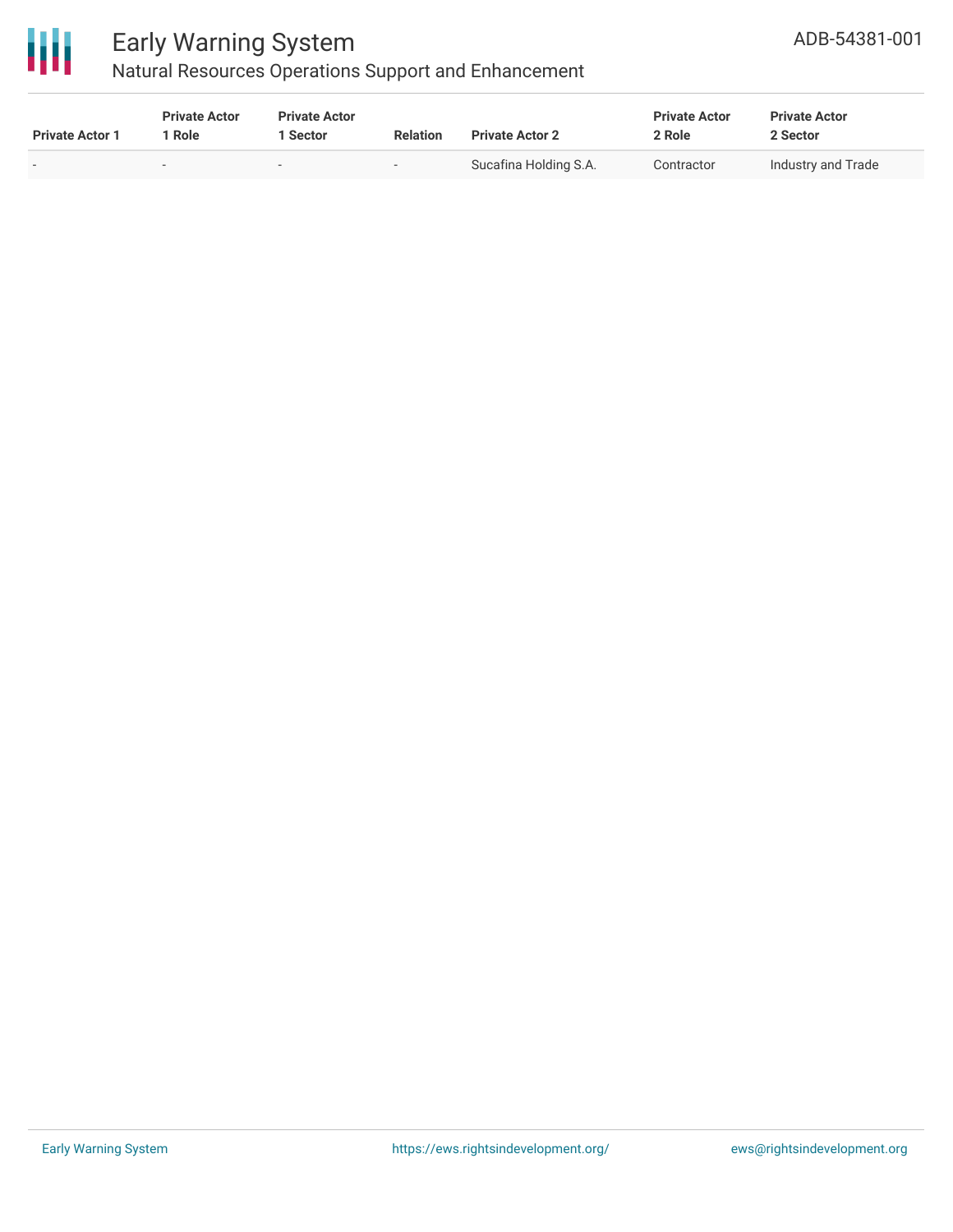#### **Contact Information**

#### **ACCESS TO INFORMATION**

You can submit an information request for project information at: https://www.adb.org/forms/request-information-form

ADB has a two-stage appeals process for requesters who believe that ADB has denied their request for information in violation of its Access to Information Policy. You can learn more about filing an appeal at: https://www.adb.org/site/disclosure/appeals

#### **ACCOUNTABILITY MECHANISM OF ADB**

The Accountability Mechanism is an independent complaint mechanism and fact-finding body for people who believe they are likely to be, or have been, adversely affected by an Asian Development Bank-financed project. If you submit a complaint to the Accountability Mechanism, they may investigate to assess whether the Asian Development Bank is following its own policies and procedures for preventing harm to people or the environment. You can learn more about the Accountability Mechanism and how to file a complaint at: http://www.adb.org/site/accountability-mechanism/main.